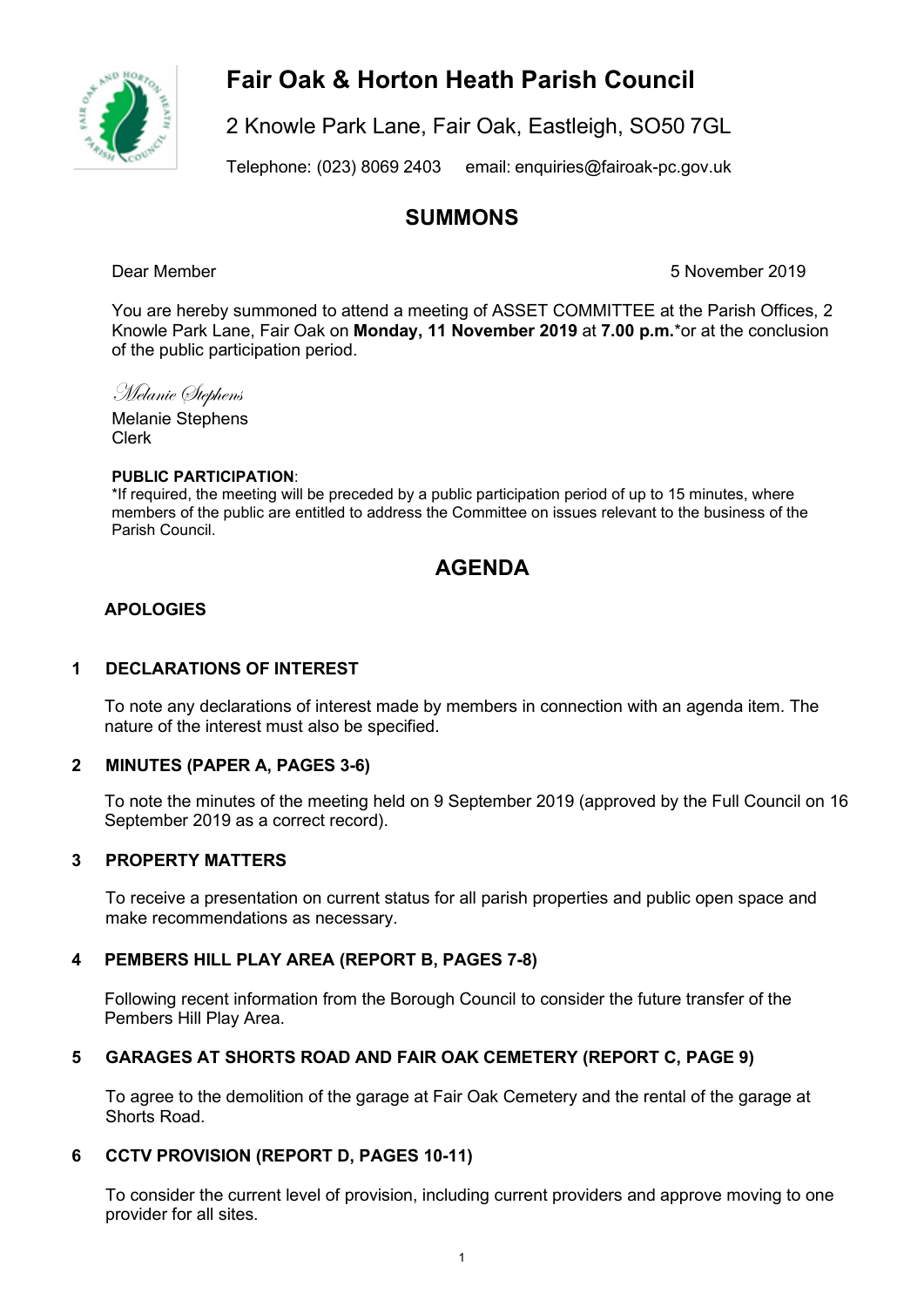#### **7 MEADOWSWEET WAY PLAY AREA (VERBAL REPORT)**

To consider future options for the Meadowsweet Way play area and the other open space around the Community Centre.

#### **8 COMMUNITY LIBRARY (VERBAL REPORT)**

To receive feedback on the community library at New Century Park and agree the installation of a second library at Horton Heath Community Centre.

#### **9 PARISH COUNCIL NOTICEBOARDS (VERBAL REPORT)**

To agree to the reduction of noticeboards around the Parish and allowing open access to the remaining high footfall noticeboard to local community groups.

#### **10 WORK PROGRAMME (REPORT E, PAGES 12-13)**

To consider the Committee' work programme and make changes as necessary.

#### **To: Committee Members Officers**

Cllr S Anderson Ms M Stephens (Clerk)<br>Cllr C Bird (Vice-Chairman) Mr M Johnson (Operation Cllr H Douglas Cllr K Forfar Cllr D Scott (Chairman) Cllr P Spearey Cllr G Warrillow

Cllr D Abbott **Mrs Greenslade (Deputy Clerk)** Mr M Johnson (Operations Manager)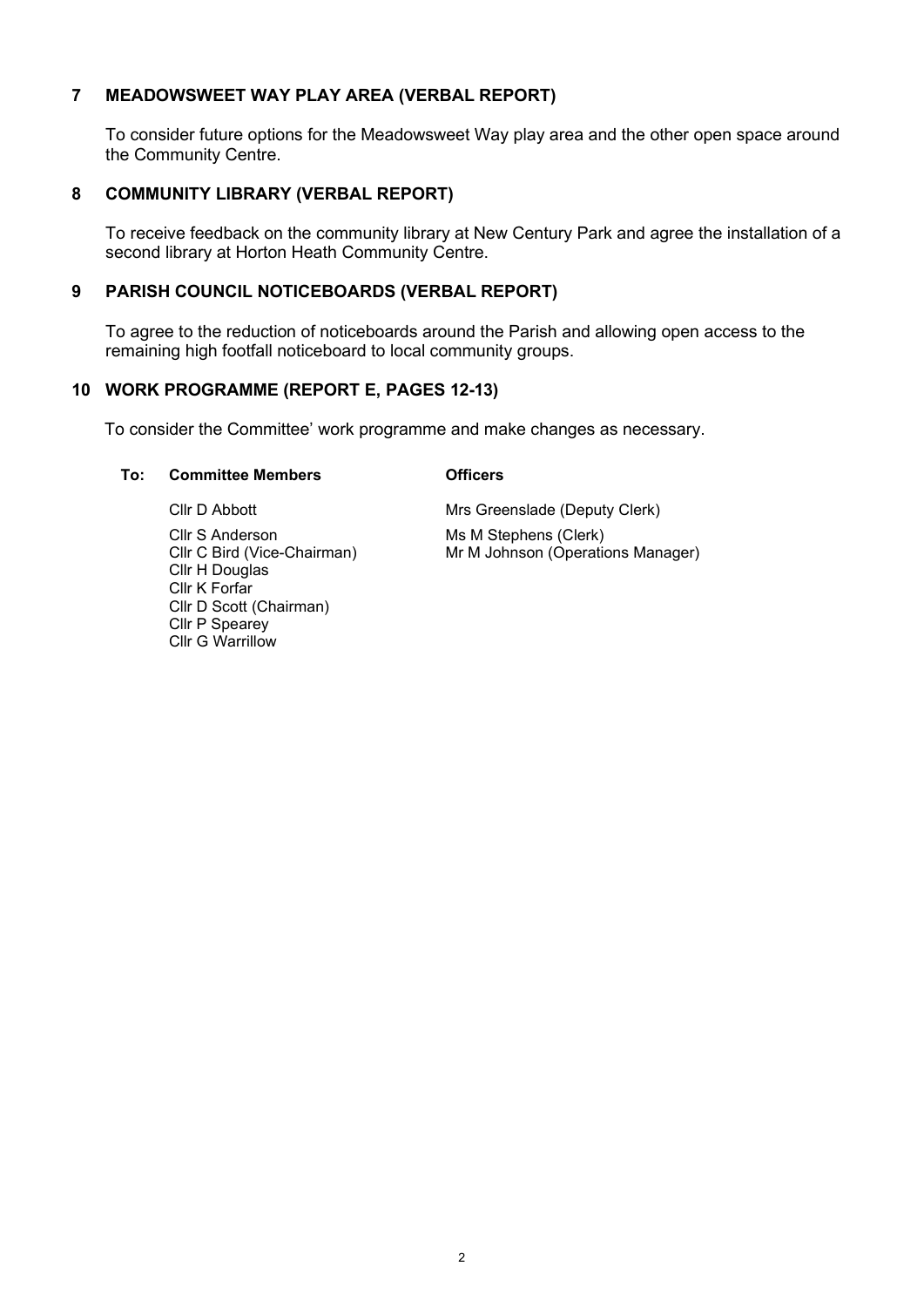

# **Fair Oak & Horton Heath Parish Council**



Telephone: (023) 8069 2403 email: enquiries@fairoak-pc.gov.uk

#### **Minutes of the ASSET COMMITTEE meeting held on Monday 9 September 2019 at 7.00 pm at 2 Knowle Park Lane, Fair Oak**

P – present, Ab – absent, Ap – apologies

- P Clir D Abbott P Clir K Forfar
- 
- 
- P Cllr S Anderson P Cllr D Scott (Chairman)

**A**

- P Cllr C Bird (Vice-Chairman) P Cllr P Spearey<br>P Cllr H Douglas Ab Cllr G Warrillow
	-

**Officers in attendance:** Mrs L Greenslade, Deputy Clerk & M Johnson, Operations Manager.

### **PUBLIC PARTICIPATION**

None present.

### **9 DECLARATIONS OF INTEREST**

No declarations of interest were made by members in connection with an agenda item.

#### **10 MINUTES (PAPER A)**

#### **RESOLVED:**

That the minutes of 10 June 2019 be noted.

#### **11 PROPERTY MATTERS**

The Committee received a verbal presentation (attached as appendix 1 to these minutes) from the Operations Manager on the current status for all parish properties and public open space. The following issues were discussed: -

- A free Community Library had been built using recycled material by one of the Groundstaff and using books donated by staff which would be erected in New Century Park.
- The possibility of commissioning 'legal' graffiti on the skatepark in Knowle Park.
- The Clerk had donated and hidden books around the local parks to coincide with the Hampshire Hidden Books initiative.
- The future use of the land adjacent to the Knowle Park car park (allotments) was discussed, as possible additional allotments or extra car parking.
- The request from The Foundation Café to use the Horton Heath Community Centre kitchen on a weekly basis, every Tuesday was considered.
- The general appearance to the exterior of the Horton Heath Community Centre and suggestions for improvements.
- 
- 
- 
- **P Cllr H Douglas Ab Cllr G Warrillow**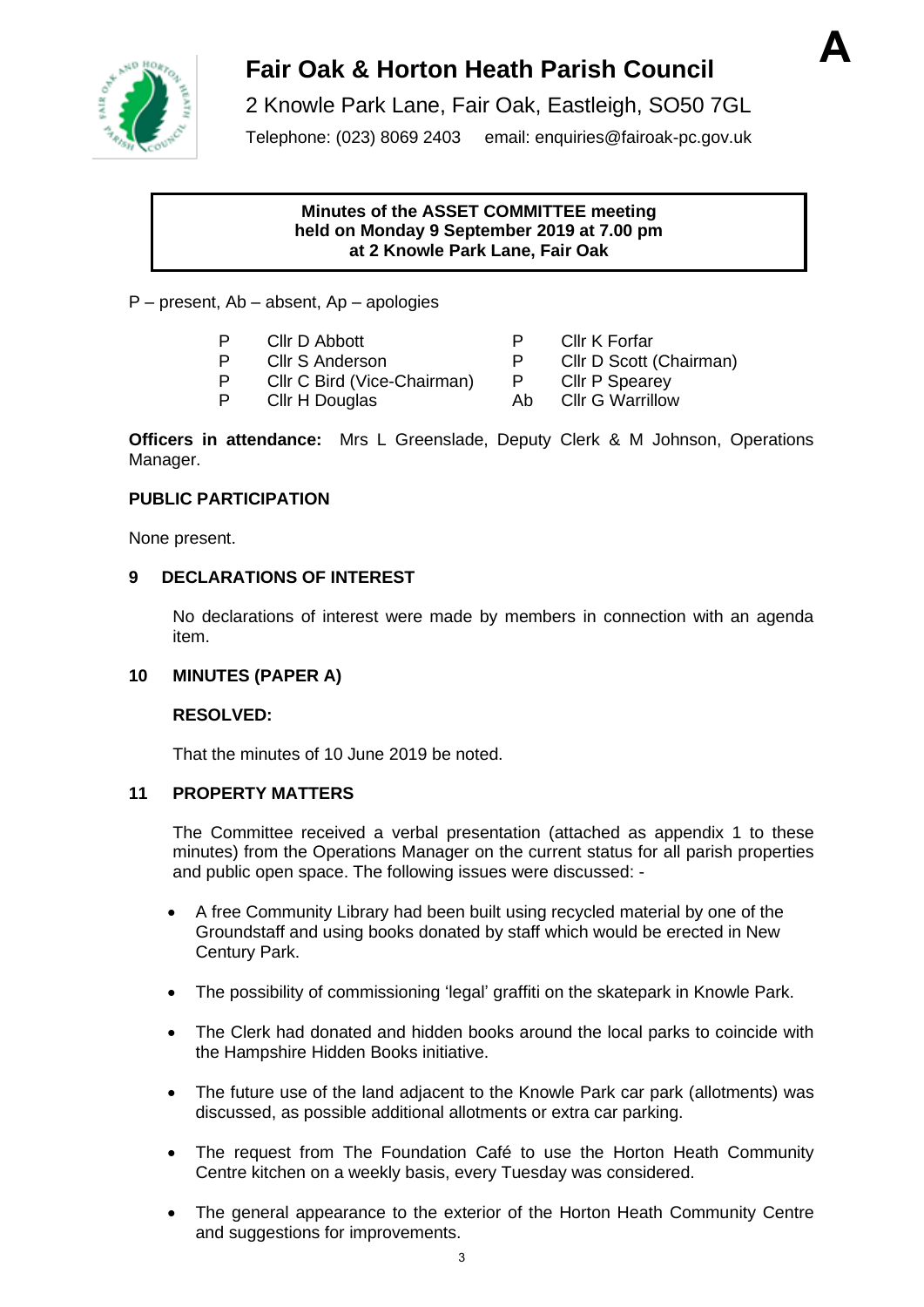- Whether the Council should demolish the dilapidated garage at the cemetery and determine the use of the garage at the Fair Oak Village Hall.
- The installation of a free digital mapping system with initial set up costs of £450.

#### **RESOLVED:**

- (a) That the presentation be noted;
- (b) That the Operations Manager seek quotes from a Graffiti artist to paint seasonal themed graffiti on the skate park at Knowle Park, with the quotes and management of this being discussed at the next meeting;
- (c) That the future use of the land adjacent to the Knowle Park (allotment) car park be discussed at the next meeting;
- (d) That the Foundation Café be granted permission to use the Horton Heath Community Centre kitchen, every Tuesday, free of charge, for a trial period;
- (e) That the Operations Manager obtain quotes for the demolition of the cemetery garage and present at Full Council in October;
- (f) That rental options of the garage at Fair Oak Village Hall be investigated and considered at a future meeting; and
- (g) That the set-up costs of £450 for public open space digital mapping system be approved and taken from the I.T budget.

#### **12 PLAY INSPECTION REPORT (REPORT B)**

Members considered the recommendations of the Play Area Inspector following the annual inspection undertaken in June 2019.

The Operations Manager confirmed that the recommendations carried low or very low risk and that these could be easily addressed within current budgets.

However, the Operations Manager, also advised the Committee that in order to address the issues highlighted by the Inspector in relation to the play area at Meadowsweet Way, the costs incurred would be in excess of £15,000. Members would therefore need to bear this in mind when considering the future of this play area and in their budget setting for 2020/21.

#### **RESOLVED:**

- (a) That the contents of the report be noted;
- (b) That the options for the Meadowsweet Play Area and associated costs be considered at a future Committee meeting and as part of the 2020/21 budget setting; and
- (c) That all other repairs as highlighted in the Inspectors report be undertaken with costs being met in the 2019/20 budget.

#### **13 PEMBERS HILL DRIVE PUBLIC OPEN SPACE (REPORT C)**

The Committee considered the future use of the public open space on the development in light of the results of the community consultation. Members also considered whether the land should be transferred to the Parish Council.

Whilst the survey had highlighted residents wish for the public open space to be developed in some way, members felt that the land should remain as green open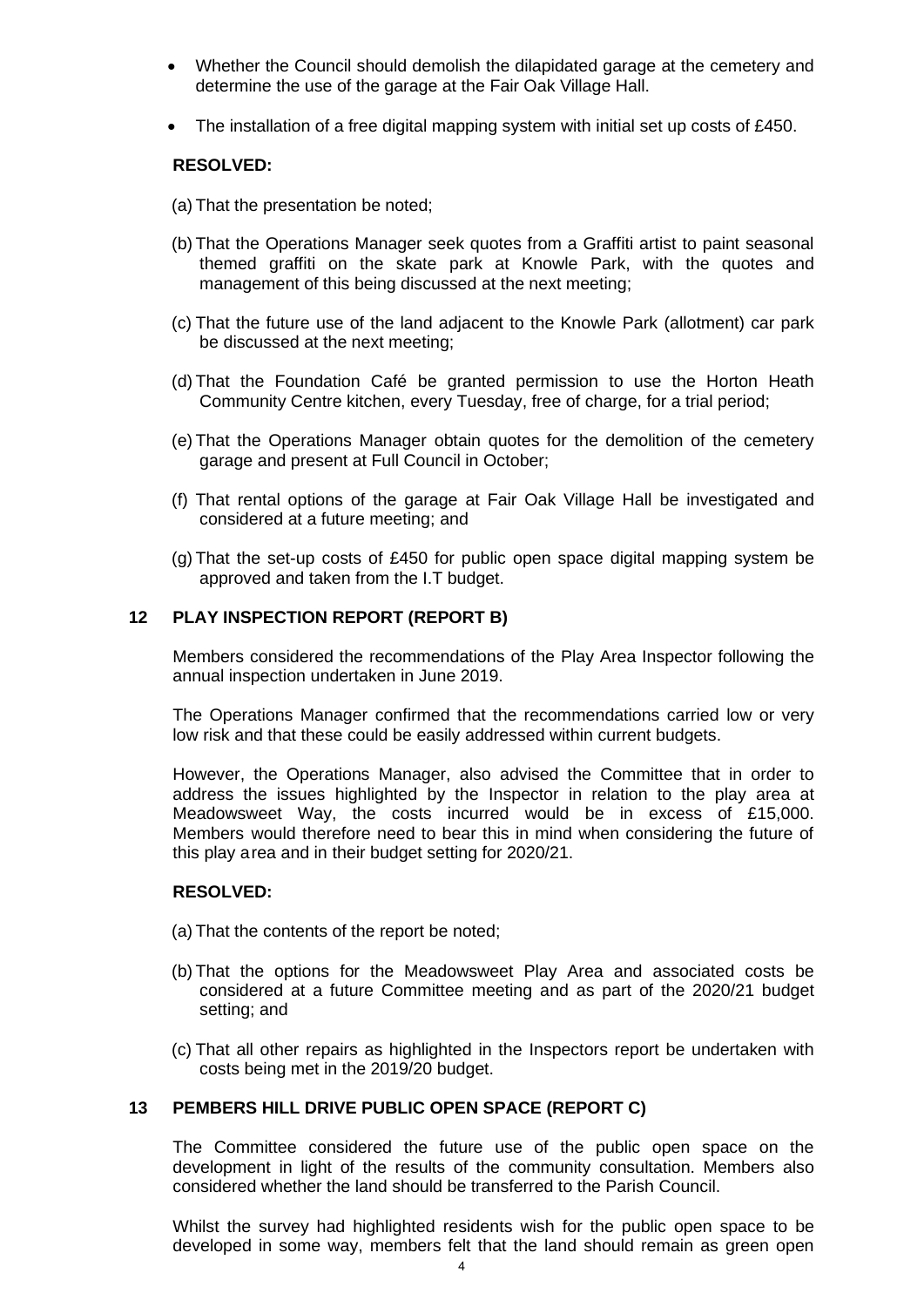space, for the time being, in order to allow officers to explore other options and that these be discussed at a future Committee meeting. Advice regarding the allocation of Section 106 monies would need to be sought from Eastleigh Borough Council in light of this.

#### **RESOLVED:**

- (a) That the Parish Council agrees to the transfer of the public open space at the Pembers Hill Drive development;
- (b) That initially the land be kept as green public open space with two benches being installed, until officers complete investigation on options for the future use of the land; and
- (c) That the use of the public open space be considered at the next committee meeting.

### **14 CHRISTMAS TABLETOP FAYRE (REPORT D)**

The Committee considered whether to host a Christmas Tabletop Fayre, on Sunday 1 December 2019. This would provide the opportunity to host a free Christmas event for residents, showcase the Community Centre with a view to increase footfall, and support the work of the Community Café.

Cllr Douglas requested that as far as possible, future community events, not clash with bookings made by regular users.

In answer to a question regarding the management of the event, the Operations Manager confirmed that in order to facilitate the event, staff would be present on a voluntary basis.

#### **RESOLVED:**

(a) That a Christmas Tabletop Fayre be organised on Sunday 1 December 2019; and

(b) That £350 be allocated from the Community Events budget to support the event.

#### **15 WORK PROGRAMME (REPORT E)**

Members discussed the work programme and agreed to the addition of the following items: -

- (a) To consider a report for the "letting out" of the garage at Fair Oak Village Hall;
- (b) To consider plans for the Pembers Hill Drive Public Open Space;
- (c) To consider the future use of the land adjacent to Knowle Park (allotment) car park;
- (d) To investigate options for the future use of the Meadowsweet Way play area; and
- (e) To consider quotes received and management of the legal graffiti on the Knowle Park skate park.

#### **RESOLVED**

That the work programme be agreed subject to the above amendments.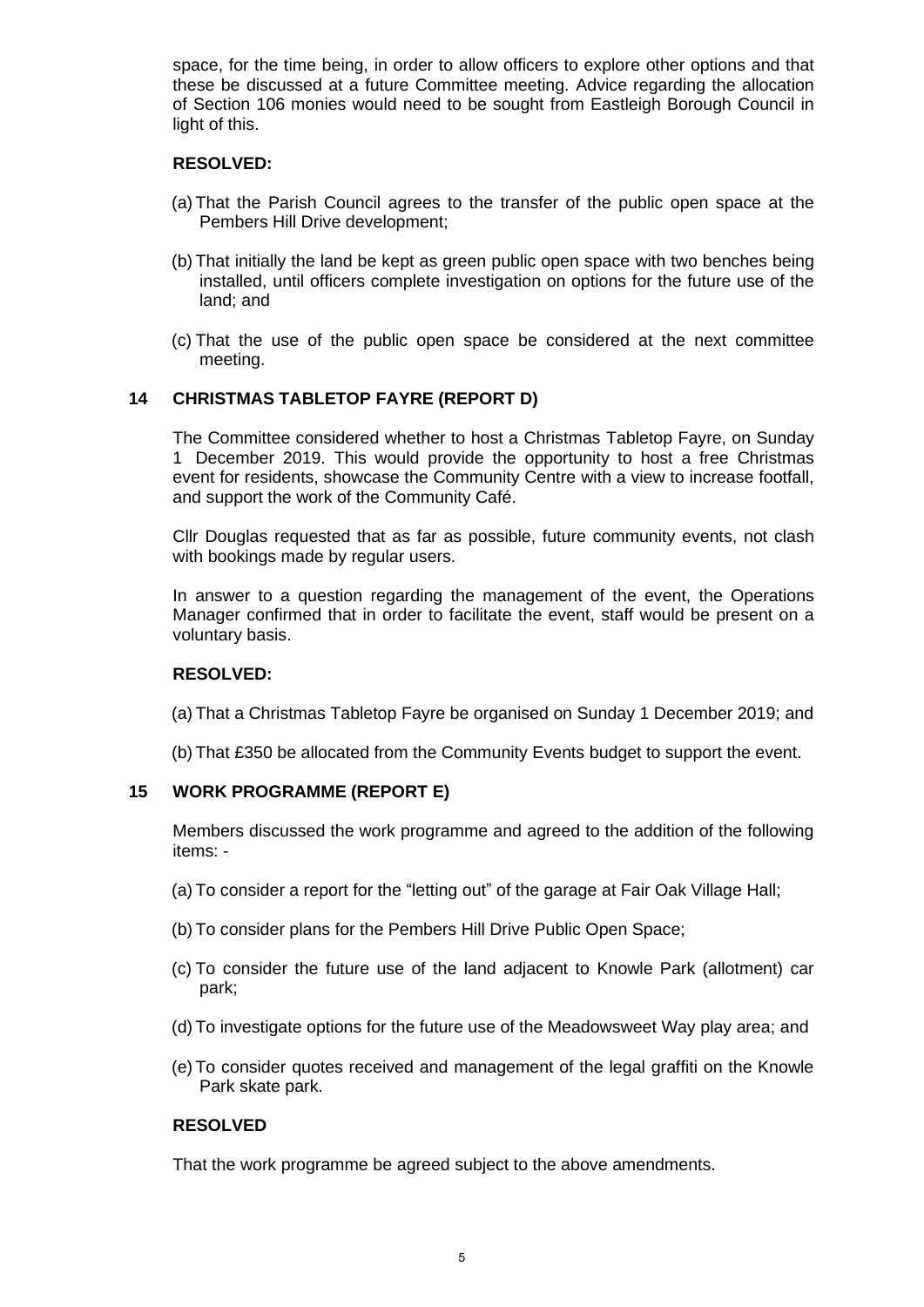#### **16 BUDGET PLANNING (REPORT F)**

The Committee considered the key items to include in the budget for 2020/2021 as set out in Report F to the Committee.

Cllr Douglas recommended that the new gates/entrance to the cemetery be included in the plans for improvements in the cemetery with the creation of a 'reflection' zone (previously approved by members).

#### **RECOMMENDATIONS:**

- (a) That the Finance Committee consider the budgetary requests as set out in Report F to the Committee; and
- (b) That new entrance gates be included in the cemetery improvement plans.

#### **17 COMMUNITY EVENTS SUB-COMMITTEE (REPORT G)**

The Committee considered the recommendations of the Community Events Sub-Committee held on 2 September 2019.

Members supported the proposal that a VE Day celebration be held in place of the carnival & procession in 2020 and that a new style summer festival be held in 2021.

#### **RECOMMENDED:**

That the recommendations of the Sub-Committee held on 2 September 2019 be supported and that these be approved by Full Council.

This was all the business and the meeting finished at 8.25 pm.

Signed ……………………………………………. Chairman

Attachment:

Appendix 1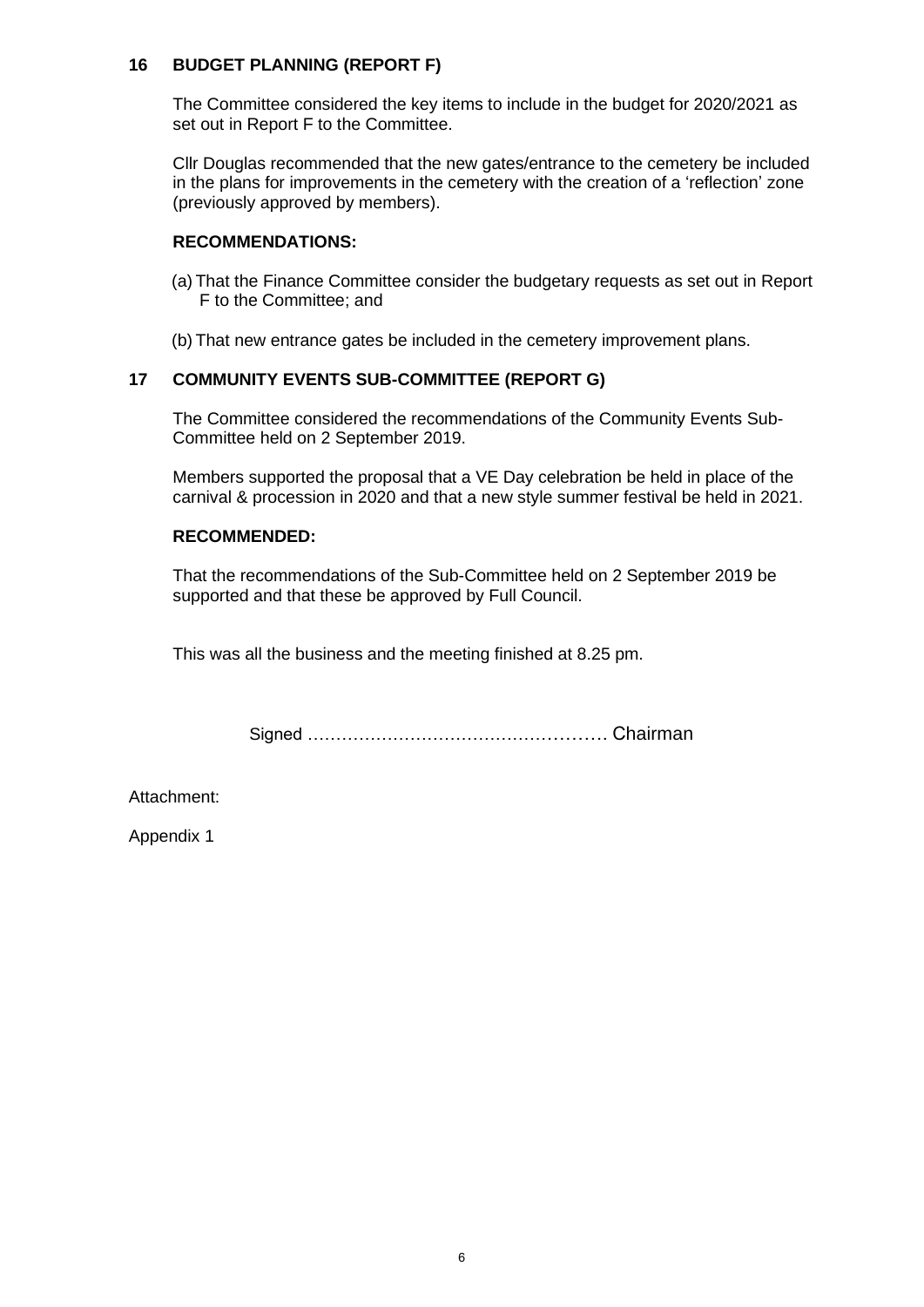### **ASSET COMMITTEE – 11 NOVEMBER 2019**

## **PEMBERS HILL DRIVE PUBLIC OPEN SPACE**

#### **1. PURPOSE**

1.1 To consider whether the Parish Council should agree to an asset transfer from Eastleigh Borough Council for the public open space at Pembers Hill Drive estate.

#### **2. BACKGROUND**

- 2.1 On 9 September 2019 the Asset Committee considered a report regarding the possible transfer of public open space at the Pembers Hill Drive development and the results of a community survey regarding the type of provision to be placed on the site following any transfer.
- 2.2 At this meeting the Committee agreed the following:
	- That the Parish Council agrees to the transfer of the public open space at the Pembers Hill Drive development;
	- That initially the land be kept as green public open space with two benches being installed, until officer's complete investigation on options for the future use of the land; and
	- That the use of the public open space be considered at the next committee meeting.
- 2.3 The Committee's decision was relayed to the Borough Council who have since advised that they would not be able to transfer the land based on the decision above. In the terms set out in the Section 106 agreement, the allocated sums for the play area must be spent on play provision. Transferring the land with a view to allocating benches only would not meet the section 106 provisions.
- 2.4 The Borough have therefore advised the Parish Council that they would only transfer the land and the commuted sums if the Parish agreed to commence a project for the installation of play provision. If the Parish determined to maintain its earlier decision, the Borough would retain the land and develop the site themselves.
- 2.5 The Parish Council has indicated its wish to develop and manage all play areas in the Parish as it lessons resident confusion and offers the Parish Council consistency in the design and quality of management of all assets within the Parish.
- 2.6 Should Eastleigh Borough Council develop the open space and then later seek to transfer the land to the Parish Council this would mean that the Parish has had no real input or ownership of the site prior to any transfer, such is the case with Upper Barn Copse, the future of which will be presented to members at the January Committee meeting.

# **3. FINANCIAL IMPLICATIONS**

- 3.1 Eastleigh Borough Council have confirmed that the developer has already paid the following amounts to EBC:
	- Play Area Contribution £69,388.25
	- Play Area Supervision £3,122.47
	- POS Supervision £2,228.75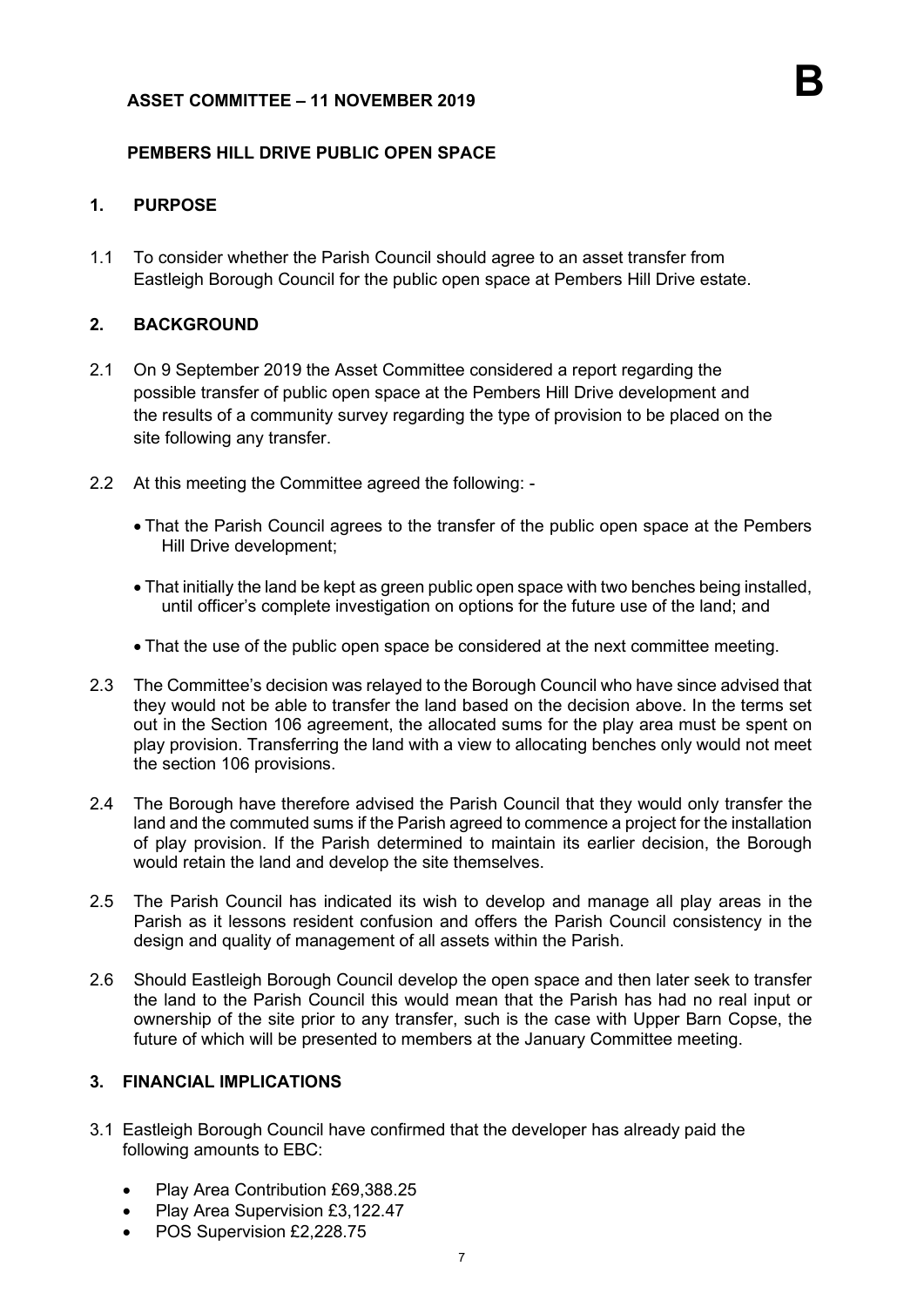- 3.2 Eastleigh Borough Council have also confirmed that on transfer of the land to EBC/FOPC the play area maintenance sum to be paid over to EBC is £30,000 plus indexation from Jan 08 to date, currently this would be £42,950.58 and the On-Site open space commuted maintenance sum would be £20,161.68 (£70,461.6 per hectare, 0.2 hectare indexation Jan 08 to date).
- 3.3 The total play area maintenance sum would be £63,112.26.

# **4. NEXT STEPS**

- 4.1 The Operations Manager and the Clerk have undertaken research on the types of equipment and natural play provision (using suggestions from residents who replied to the initial community survey) which could be placed on site and have informally discussed these with colleagues at Eastleigh Borough Council who have indicated their support both for design ideas and the installation of the play area.
- 4.2 If the decision is made to agree to the transfer of the space, Eastleigh Borough Council can be requested to commence the transfer. Officers can draft a tender specification document for the use of the play area (traditional/natural play), which can be brought to a future Committee for approval.

#### **5. RECOMMENDATIONS**

- 5.1 That the Committee consider the contents of the report and agree to accept the transfer of the public open space at Pembers Hill Drive; and
- 5.2 Following advice from Eastleigh Borough Council, the Clerk and the Operations Manager commence the design of the play area to be presented the Committee at a future meeting date.

#### **For further information:**

Melanie Stephens, Clerk [clerk@fairoak-pc.gov.uk](mailto:clerk@fairoak-pc.gov.uk)

Martin Johnson, Operations Manager [grounds@fairoak-pc.gov.uk](mailto:grounds@fairoak-pc.gov.uk)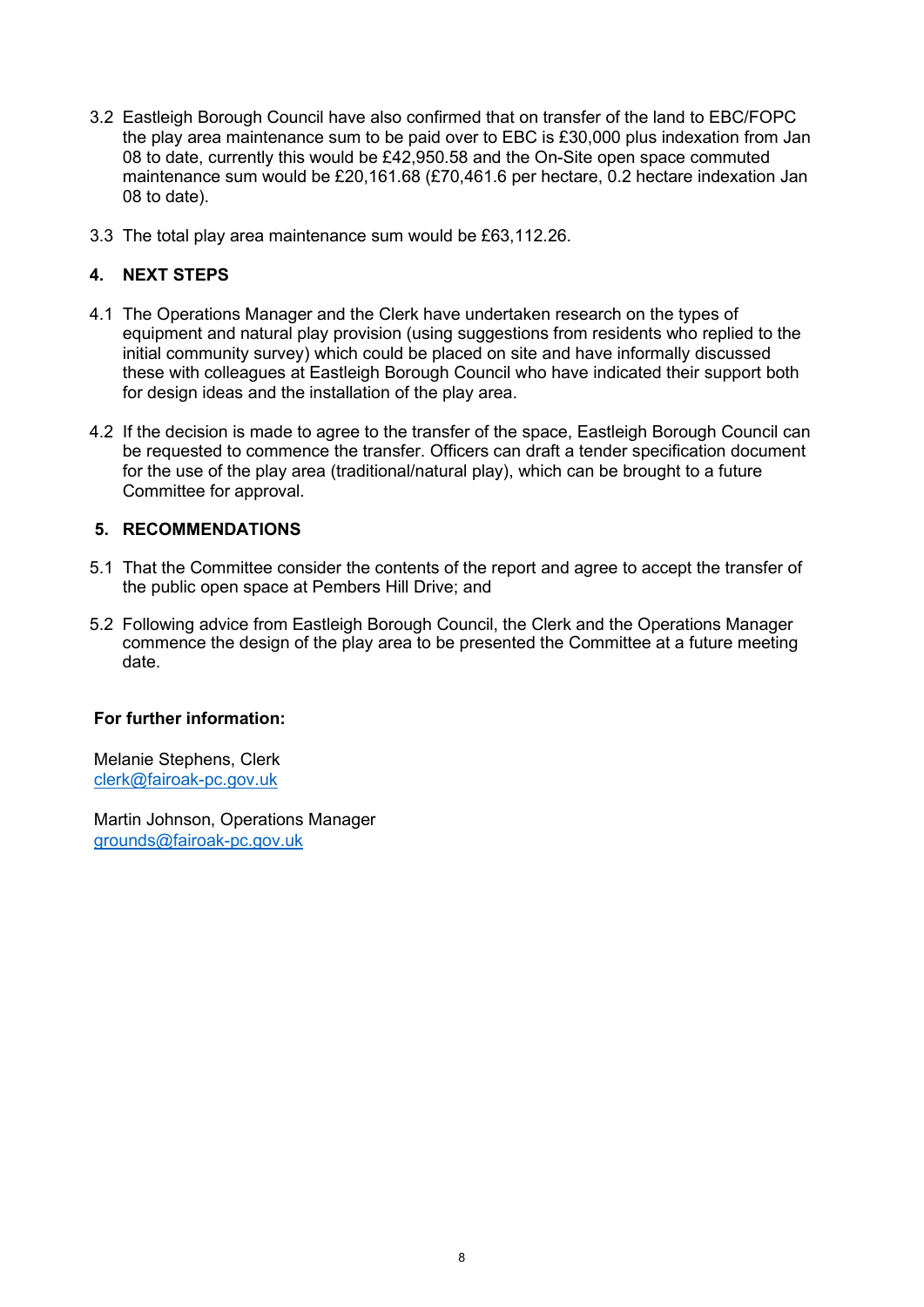# **GARAGES AT SHORTS ROAD AND FAIR OAK CEMETERY**

### **1. PURPOSE**

1.1 To agree that the garage at Shorts Road be offered as a private rental garage and to the demolition of the garage at Fair Oak Cemetery.

## **2. BACKGROUND**

- 2.1 The Operations Manager has undertaken a review of all the buildings, garages and storage facilities across the Parish and has determined that these buildings are not being used to their full potential/capacity.
- 2.2 The garage at Shorts Road is currently used to store bins for the use at the Carnival. As the Carnival/summer event will no longer take place at New Century Park there is no need to store these bins at the garage. As there is little else in the garage and ground staff no longer need this facility, members requested that staff explore the option of renting this garage out.
- 2.3 The Operations Manager has undertaken a benchmark exercise comparing pricing of other local authority garages to rent. Eastleigh Borough Council offer garages for rent at various costs ranging from £11.83 - £16.61 weekly with a one-off administration fee cost. At these rates this could generate and additional income to the Parish of £615.16 - £863.72 per year.
- 2.4 As the garage is adjacent to the Village Hall, the Clerk approached the Management Committee to ascertain whether they would be interested in renting this garage out at a rate of £14 per week, with the offer of this price being negotiable. At the time of writing the Village Hall have yet to formally respond.
- 2.5 The access road to the garage is owned by the Council and the Council currently allow the Village Hall to place their gate at the top of this access road which they lock to limit access to the car park at night. It would be for the Parish to arrange access to the garage.
- 2.6 The garage at Fair Oak Cemetery is currently empty, in poor condition and falling down. As this garage has not been used for some time, is in poor condition, it is recommended that this be demolished.
- 2.7 An asbestos report has been undertaken by Hampshire Environmental Services and no asbestos has been detected. Removal of the garage could be undertaken in-house by the Parish's ground staff at a cost of £260.

#### **3. FINANCIAL IMPLICATIONS**

- 3.1 The rental from the garage at Shorts Road could generate approximately £615.16 £863.72 per year;
- 3.2 The cost of removing the garage at the cemetery is approximately £260.

### **4. RECOMMENDATIONS**

- 4.1 That the garage at Shorts Road be advertised for rent at a charge of £14 per week; and
- 4.2 That the Clerk advertise the garage for rent on the Council's Facebook page and website.

#### **For further information:**

Melanie Stephens, Parish Clerk [clerk@fairoak-pc.gov.uk](mailto:clerk@fairoak-pc.gov.uk)

Martin Johnson, Operations Manager [grounds@fairoak-pc.gov.uk](mailto:grounds@fairoak-pc.gov.uk)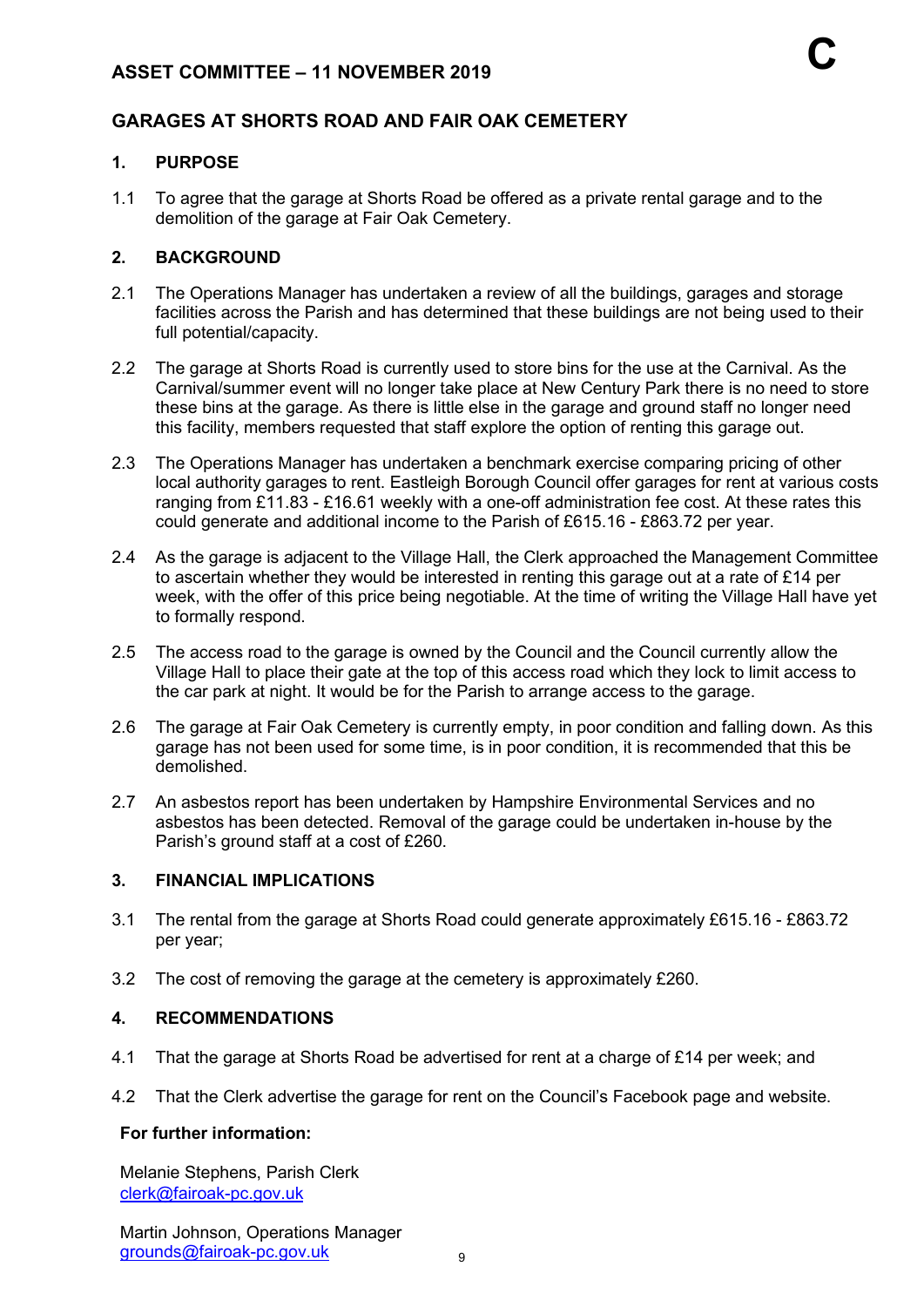# **ASSET COMMITTEE – 11 NOVEMBER 2019**

# **CCTV FIRE & INTRUDER ALARM PROVISION**

# **1. PURPOSE**

1.1 To update members on the review of the Parish Council's CCTV and alarm provision and to highlight the potential financial and administration benefits of moving to one provider across all Parish owned sites.

# **2. BACKGROUND**

- 2.1 The Parish Council, has over the years, installed a number of CCTV and alarm systems with different providers. Although an initial saving was made on installation, paying for separate ongoing maintenance fees does not offer value for money. The CCTV, Fire and Intruder alarms are located in the following areas:
	- Parish Offices, 2 Knowle Park Lane
	- Horton Heath Community Centre
	- Lapstone Pavilion
	- Village Hall, Shorts Road
	- Woodland Community Centre
- 2.2 The Council currently appoints six different contractors providing five different services (CCTV, fire alarm, emergency lighting, fire equipment and intruder alarm) for five different sites. Some sites have three different contractors providing one or two services each. This causes confusion, needless paperwork and an unnecessary carbon footprint.

# **3. REVIEW**

- 3.1 In order to review the current level of provision and the effectiveness of the individual service providers, the Operations Manager has offered all current service providers the opportunity to tender for all services on all sites.
- 3.2 The benefits of having one provider include:
	- Cost efficiencies economies of scale, officer time on site meeting contractors.
	- Reduction in administration i.e contract reviews, invoice payments
	- Data protection

# **4. FUTURE PROVISION**

- 4.1 Currently the Council has limited monitoring of its CCTV and alarms, only the intruder alarm at Lapstone Pavilion is monitored. Any incidents which require investigating are called through to the Operations Manager via his works mobile. Having one service provider monitor all the Council's systems would offer economy of scales, consistency, and quicker reaction times to potential incidents, equally collaborative working with Eastleigh Borough Council (or New Forest District Council) could see these services monitored by their central control point. Officers will investigate this further and submit a separate report on this to a future meeting.
- 4.2 The Village Hall have requested that the hardware equipment currently stored in one of their offices be moved to a more convenient location. The Council can continue to transmit the images remotely to the Parish Offices however this is one of three existing analogue systems in need of updating to a digital service. Feedback from site visits with existing providers is that these images would not be admissible as evidence in court due to poor picture quality. Should the Committee be minded to agree to the provision of CCTV through one provider, investigation will be undertaken with that provider regarding updating to a digital service. Members will be updated on the cost implications of this at a future meeting.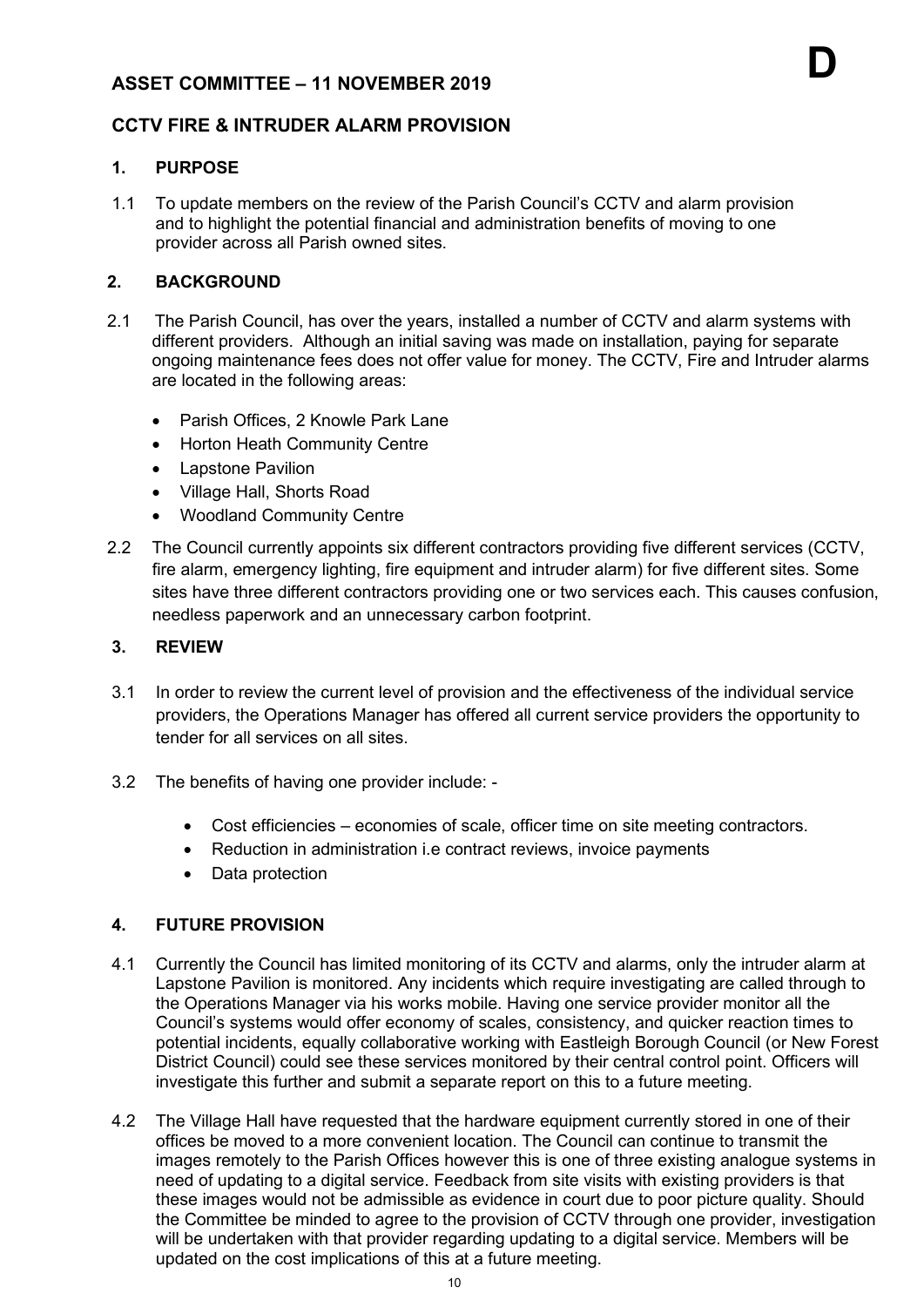# **5. FINANCIAL IMPLICATIONS**

5.1 Tables below shows current list of providers per location and cost of current provision as well as quotes to provide service covering all parish cameras and alarms.

#### Existing Charges

| Location            | <b>Fire</b>       | <b>Intruder</b>   | <b>CCTV</b>     |
|---------------------|-------------------|-------------------|-----------------|
| Parish              | Firecare £326     | Axis £333         | Axis £180       |
| <b>Offices</b>      |                   |                   |                 |
| Pavilion            | Churches £649     | Premier £240      | Axis £180       |
|                     |                   |                   |                 |
| Woodland            | Firecare £326     | Premier £240      | <b>CSG £174</b> |
| <b>HHCC</b>         | <b>JPS £77.25</b> | <b>JPS £77.25</b> | Axis £180       |
| <b>Village Hall</b> | -                 |                   | Axis £180       |
|                     | £3,163.00         |                   |                 |

#### New Quotations

| <b>Contractor</b> | <b>New Quotation</b> |  |
|-------------------|----------------------|--|
| Axis              | £1,978.00            |  |
| <b>CSG</b>        | £2,673.00            |  |
| Firecare          | £1,830.00            |  |
| <b>JPS</b>        | £1,740.00            |  |
| Premier           | £3,210.00            |  |
| Churches          | Did not quote        |  |

#### **6. NEXT STEPS**

- 6.1 The Operations Manager will seek favourable rates to update current analogue services to digital.
- 6.2 The Operations Manager has begun reviewing terms and conditions of existing contracts between the Parish Council and current service providers to determine notice periods.
- 6.3 The Operations Manager having looked at the quotes and the services provides as well as the customer service provision, recommends that the Council award the tender to Firecare. The second cheapest quote, however the company quoted following site visits with the Operations Manager. The cheapest quotation was formulated without any site visits and have quoted dependant on what is required per building, so their quote is subject to site specifics. Awarding the provision to Firecare would save the Council £1,333 per annum.

#### **7. RECOMMENDATIONS**

- 7.1 That the Council contract out its CCTV and alarm provision to Firecare; and
- 7.2 That further investigations be undertaken regarding the future monitoring of the CCTV footage by an outside provider as well as digital updates and that officers submit their findings to the next Committee meeting.

#### **For further information:**

Melanie Stephens, Parish Clerk [clerk@fairoak-pc.gov.uk](mailto:clerk@fairoak-pc.gov.uk)

Martin Johnson, Operations Manager [grounds@fairoak-pc.gov.uk](mailto:grounds@fairoak-pc.gov.uk)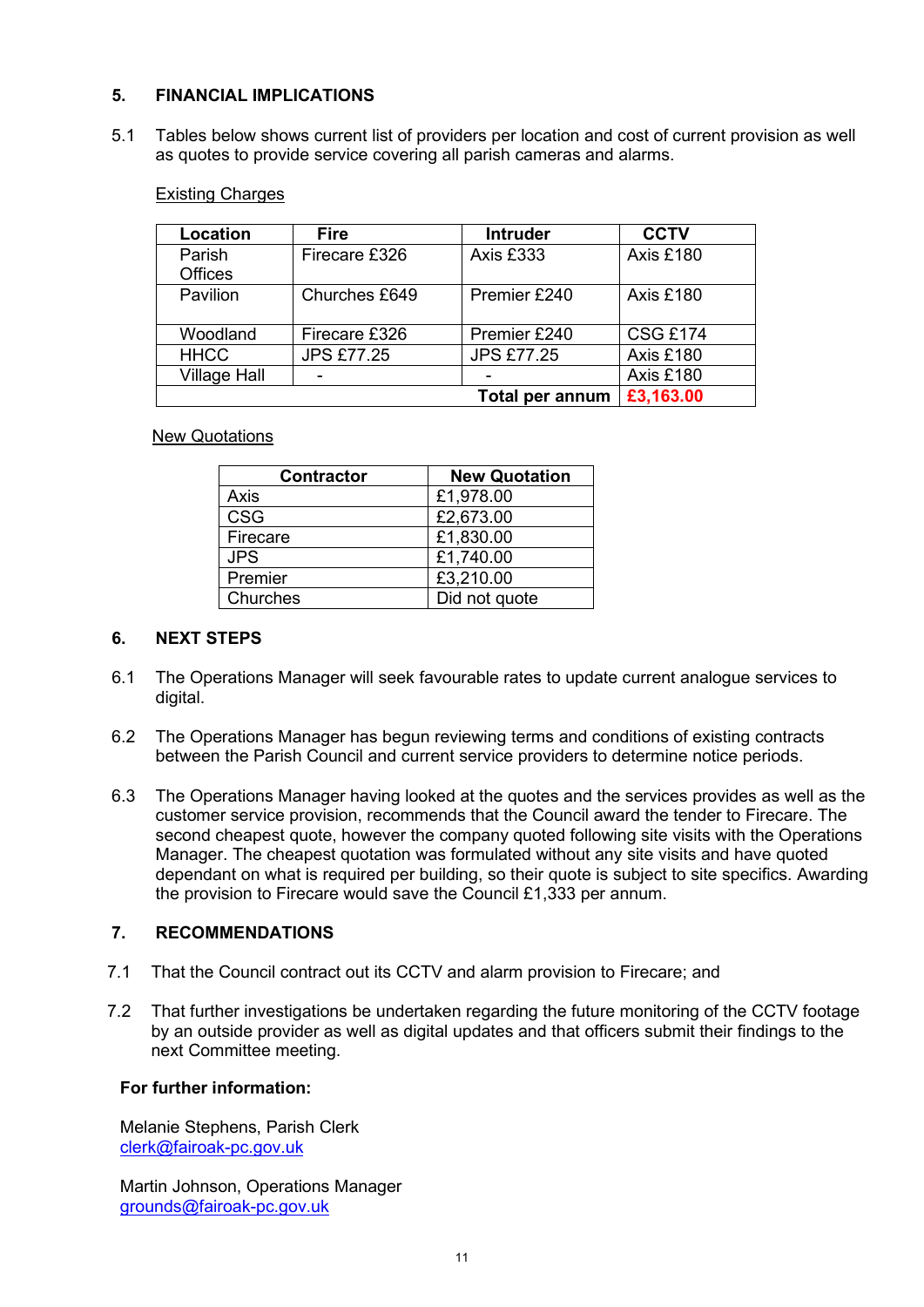# **ASSET COMMITTEE – WORK PROGRAMME (2019/2020)**

| <b>ITEM</b>                                           | <b>OBJECTIVE</b>                                                                                                                                                                   | <b>METHOD</b>                | <b>LEAD OFFICER</b>             |  |  |  |
|-------------------------------------------------------|------------------------------------------------------------------------------------------------------------------------------------------------------------------------------------|------------------------------|---------------------------------|--|--|--|
| <b>11 NOVEMBER 2019</b>                               |                                                                                                                                                                                    |                              |                                 |  |  |  |
| <b>Property Matters</b>                               | To receive an update on matters affecting parish properties<br>and land including requests from members of the public<br>regarding use of the buildings/land for community events. | Presentation to<br>Committee | <b>Operations Manager/Clerk</b> |  |  |  |
| Public Open Space Transfer                            | To discuss possible transfer of POS: Upper Barn Copse &<br><b>Pembers Hill Drive</b>                                                                                               | Report to<br>Committee       | <b>Operations Manager/Clerk</b> |  |  |  |
| Meadowsweet Way Play Area                             | To consider future options for the Play Area and other land<br>surrounding the Community Centre.                                                                                   | Report to<br>Committee       | <b>Operations Manager/Clerk</b> |  |  |  |
| <b>CCTV Provision</b>                                 | To discuss current provision and future options                                                                                                                                    | Report to<br>Committee       | <b>Operations Manager/Clerk</b> |  |  |  |
| <b>13 JANUARY 2020</b>                                |                                                                                                                                                                                    |                              |                                 |  |  |  |
| <b>Property Matters</b>                               | To receive an update on matters affecting parish properties<br>and land including requests from members of the public<br>regarding use of the buildings/land for community events. | Presentation to<br>Committee | <b>Operations Manager/Clerk</b> |  |  |  |
| Land adjacent to Knowle Park<br>Allotments            | To consider future use of this site.                                                                                                                                               | Report to<br>Committee       | <b>Operations Manager/Clerk</b> |  |  |  |
| Knowle Park Skate Park - legal<br>graffiti            | To consider having seasonal legal graffiti on the skate park                                                                                                                       | Report to<br>Committee       | <b>Operations Manager/Clerk</b> |  |  |  |
| Shorts Road - land currently<br>occupied by Scout Hut | To consider next steps                                                                                                                                                             | Report to<br>Committee       | <b>Operations Manager/Clerk</b> |  |  |  |
| <b>Community Events</b>                               | To discuss the development of a community event<br>calendar to include new events i.e national play day,<br>clothes swap events & national charity days                            | Presentation to<br>Committee | <b>Clerk</b>                    |  |  |  |
| Community Café Task & Finish<br>Group                 | To consider findings of the Group                                                                                                                                                  | Report to<br>Committee       | <b>Chairman of Group/Clerk</b>  |  |  |  |